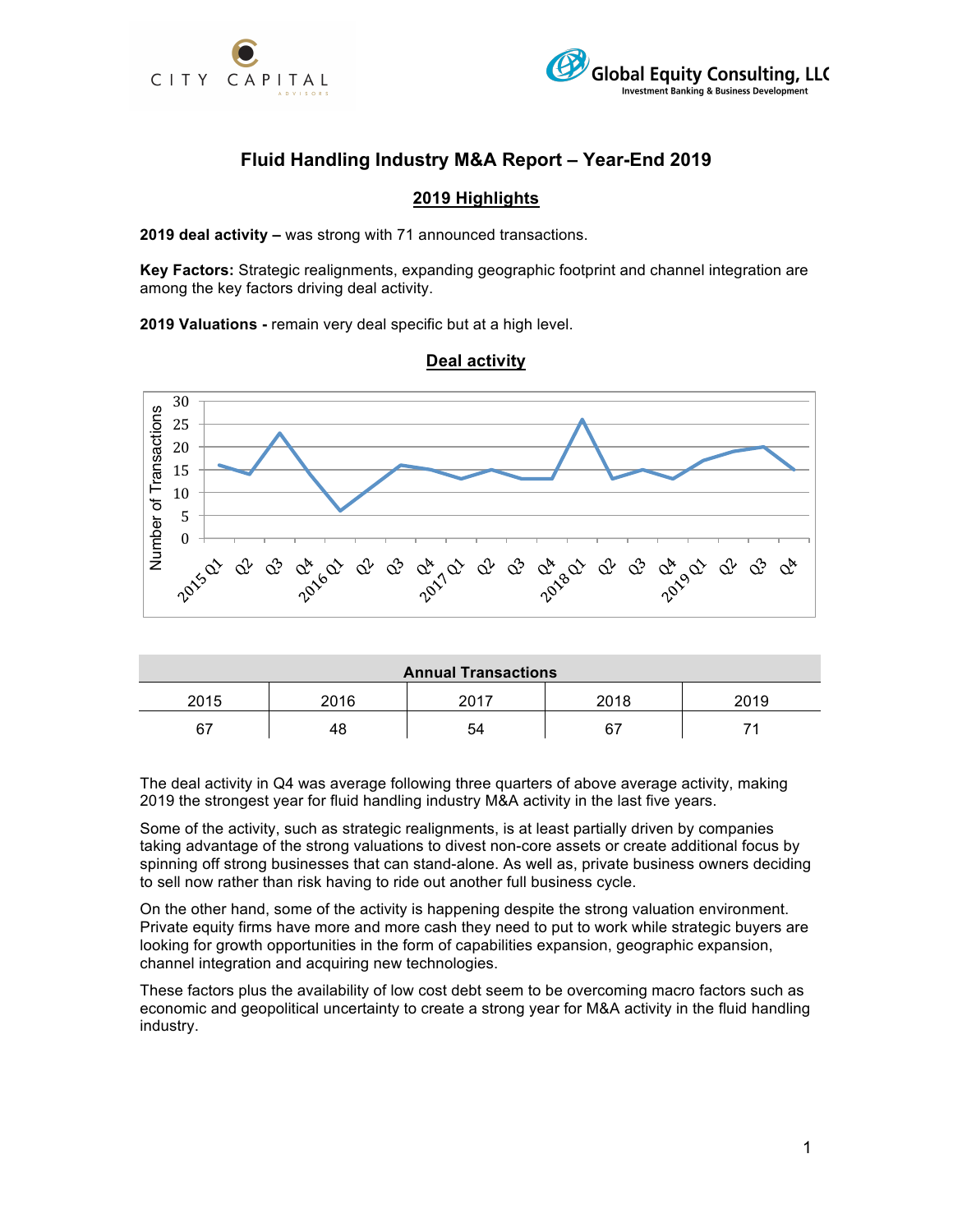



## **Valuations**

The disclosed transaction valuations remain strong with 2019 median EV/EBITDA multiple of 11.0 vs. the full year 2018 multiple of 8.6. The median EV/Revenue multiple 2019 is 1.33 vs. 1.32 for the full year 2018.

Demand remains strong for quality acquisitions with a continuation of favorable M&A conditions despite the slow down in growth as we progressed through the year.

| <b>YTD Disclosed Valuations</b>                                 |          |         |         |                     |                         |  |  |
|-----------------------------------------------------------------|----------|---------|---------|---------------------|-------------------------|--|--|
| Transaction                                                     | Revenue* | EBITDA* | Value * | EV/Rev <sup>1</sup> | EVIEBITDA <sup>1</sup>  |  |  |
| Colfax Corp divests Air and Gas<br>Handling                     | \$1,414  | \$200   | \$1,800 | 1.3                 | 9.0                     |  |  |
| Dover Corp divests Finder Pompe                                 | \$30     |         | \$24    | 0.8                 |                         |  |  |
| De.mem acquires Pumptech                                        | \$1.7    |         | \$0.7   | 0.42                |                         |  |  |
| Ebara minority investment in Ridge-I                            |          |         | \$0.8   |                     |                         |  |  |
| Franklin Electric acquires Milan<br>Supply                      | \$22     |         | \$5.9   | 0.3                 |                         |  |  |
| Gardner Denver acquires I-R<br><b>Industrial Div</b>            | \$3,800  | \$700   | \$7,700 | 2.0                 | 11.0                    |  |  |
| Gardner Denver acquires Oina VV                                 |          |         | \$10    |                     |                         |  |  |
| <b>IDEX acquires Velcora Holdings</b><br>(Roplan and Steridose) | \$35     | \$8.8   | \$133   | 3.8                 | 14.9                    |  |  |
| Ingersoll-Rand acquires Precision<br><b>Flow Systems</b>        | \$400    |         | \$1,450 | 3.6                 |                         |  |  |
| ITT acquires Rheinhütte Pumpen<br>Group                         | \$66     |         | \$92    | 1.4                 |                         |  |  |
| Kaman divest industrial distribution<br>business                |          | \$66    | \$700   |                     | 10.6                    |  |  |
| Kaman acquires Bal Seal<br>Engineering                          | \$95     |         | \$335   | 3.5                 | 12.5<br>After synergies |  |  |
| Pentair acquires Aquion                                         | \$72     |         | \$160   | 2.2                 |                         |  |  |
| Pentair acquires Pelican Water<br>Systems                       | \$38     |         | \$120   | 3.2                 |                         |  |  |
| Valmet Oyj acquires GL&V Inc.                                   | \$182    |         | \$128   | 0.7                 |                         |  |  |
| Weir Group divests Flow Control<br>Division                     | \$446    | \$33.8  | \$358   | 0.8                 | 10.6                    |  |  |

\* Millions USD

 $1$  EV - enterprise value is the combined amounts of market capitalization, minority interests, preferred stock and net debt; Revenue - amount recorded as net sales for the period. EBITDA - earnings before interest, taxes, depreciation and amortization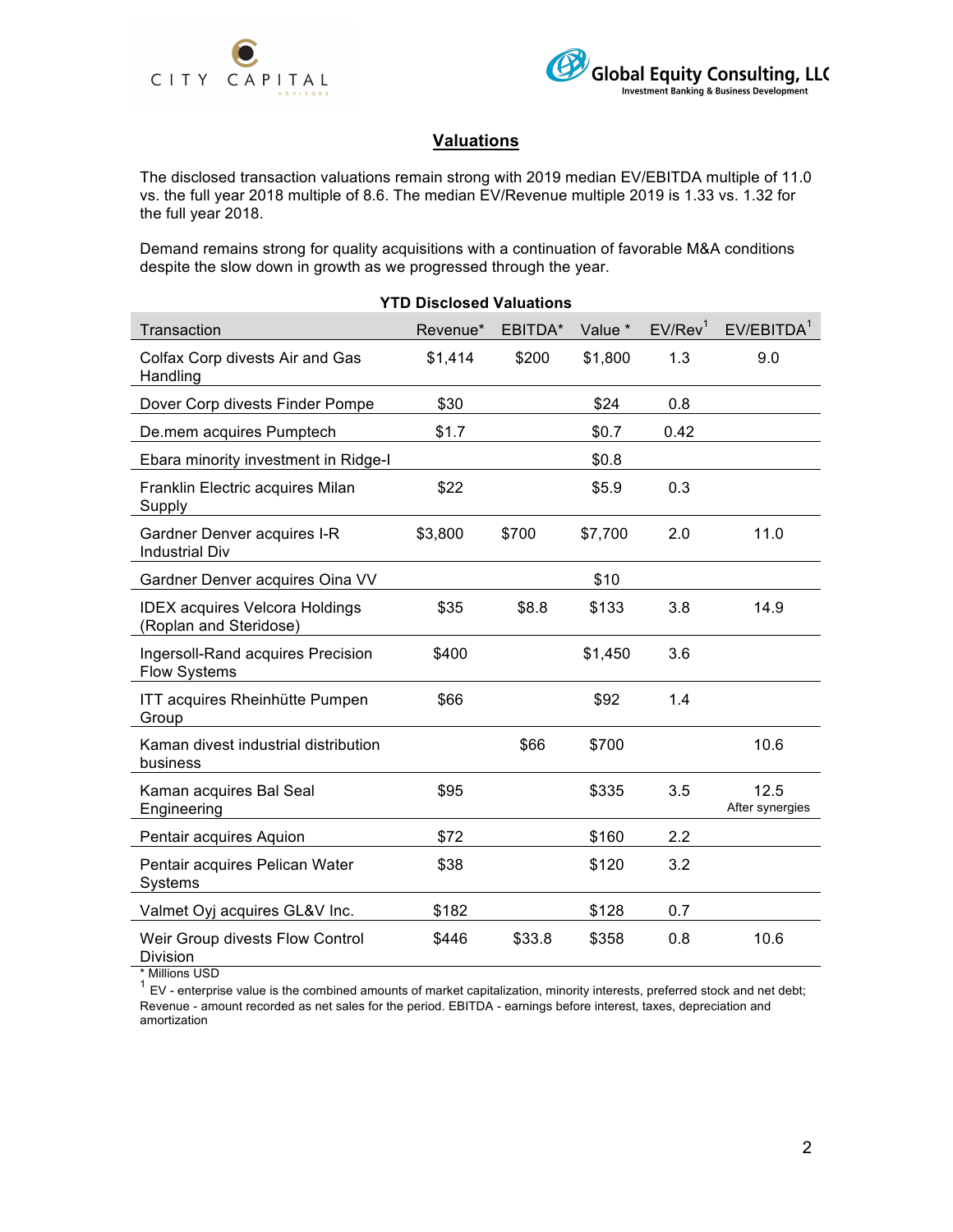



### **Notable Transactions – 2019**

**Kaman Corporation** sold their industrial distribution business to **Littlejohn & Co.** for \$700 million to take advantage of the current favorable market conditions and to focus on their aerospace business.

**IDEX Corporation** acquired **Velcora Holdings AB.** The business consists of mechanical seal manufacturer **Roplan** and hygienic mixer and valve manufacturer **Steridose.** The companies complement the IDEX sealing solutions as well as their Health and Science platforms.

**Ingersoll-Rand** entered an agreement to acquire **Precision Flow Systems** from **BC Partners Advisors and the Carlyle Group** in a transaction valued at \$1.45 b**illion** and then sold their Industrial division, including the pending PFS transaction to **Gardner Denver** in a transaction valued at \$7.7 billion, creating an increased focus as a pure play climate solutions company while Gardner Denver becomes a \$6.6 billion (pro forma) revenue flow creation and industrial business.

**Weir Group** is selling their flow control business, which serves the power and downstream oil and gas markets, to private equity firm **First Reserve** for \$358 million. This will enable Weir to increase their focus on the after-market dominated end-use markets of mining and upstream oil and gas production.

**Colfax Corporation** announced they are selling their **Air and Gas Handling business** to **KPS Capital Partners**. This transaction follows the sale of the Colfax Fluid Handling business in 2018 and the acquisition of DJO Global (medical technology) in Q1 2019. According to the company this completes their strategic realignment to diversify their end-market exposure, reduce cyclicality, and increase profitability. It will also enable Colfax to pursue bolt on acquisitions to their Medical Technology and Fabrication Technology segments.

**Genstar Capital** acquired major industrial distributor **Ohio Transmission Corporation (OTC)** from **Irving Capital.** OTC serves over 13,000 customers in a variety of end-use markets including transportation, industrial machinery, metals, chemicals and food and beverage from 38 branch locations. OTC has completed 16 acquisitions since 2010.

**SPX Flow** has entered into a definitive agreement to sell a substantial portion of its former Power and Energy reportable segment ("the P&E business") to an affiliate of funds managed by **Apollo Global Management, Inc.** Under the terms of the purchase agreement, the Apollo fund affiliate will purchase the P&amp: E business in an all-cash transaction with an enterprise value of \$475 million.

### T**arget Industries**

| <b>Industry</b>             | Q1 2019 | Q2 2019 | Q3 2019 | Q4 2019 | <b>Total</b> | $\frac{9}{6}$ |
|-----------------------------|---------|---------|---------|---------|--------------|---------------|
| Water                       |         |         |         | 2       | 14           | 20%           |
| Energy / Power              |         |         |         |         | 2            | 3%            |
| Oil & Gas                   |         |         |         | 0       | 5            | 7%            |
| Mining &<br><b>Minerals</b> |         |         |         | 0       |              | 2%            |
| Pulp & Paper                |         |         |         | 0       |              | 3%            |

In 2019 water was once again the predominate industry served by target companies that have a specific industry focus.